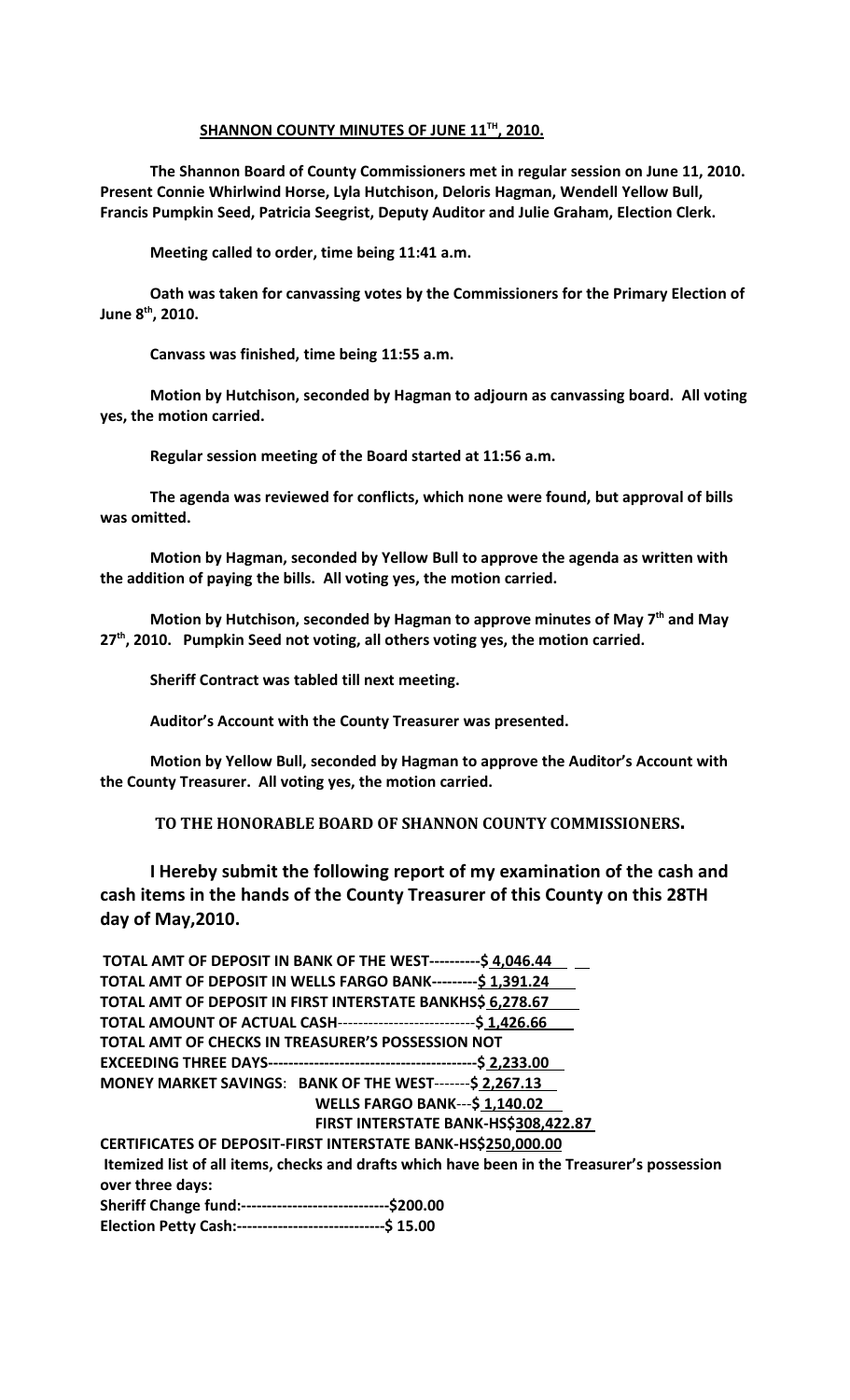| <b>RETURNED CHECKS:</b>                              |                                |
|------------------------------------------------------|--------------------------------|
| BLACK FEATHER, DAVID---\$75.00                       | PARTON, JOY---\$32.00-LIC      |
| BLETHEN, RENE----------\$48.25-LIC                   | POURIER, JOEL-\$349.00         |
| <b>BROKEN NOSE, LEROY----------------\$44.50-LIC</b> | RED CLOUD, JOHN-\$45.90        |
| <b>BURGESS, JEANNE----------------------\$45.00</b>  | <b>ROSS, WILLIAM---\$53.00</b> |
| <b>EAGLE BULL, ANNETTE M-----------\$43.00-LIC</b>   | FINGER, LEONARD-\$376.47       |
| GARNETT, AQUALYNE---------------\$64.00              |                                |
| GOINGS, TANYA L----------------------\$71.00         |                                |
| JANIS, JENNIFER------------------------\$90.50       |                                |
| LITTLE HAWK, JOLENE---------------\$32.40-LIC        |                                |
| LONE HILL, TRINA---------------------\$20.70-LIC     |                                |
| MCGAA, JUSTIN------------------------\$71.90-LIC     |                                |
| MESTETH, PERRY----------------------\$63.00          |                                |
| MORRISON, NADINE---------------\$15.00               |                                |
| OLD HORSE, JOHN------------------\$15.00             |                                |
| BETTELYOUN, FRED-----------------\$129.40-LIC        |                                |

 **\_\_\_\_\_\_\_\_\_\_\_ TOTAL \$578,976.65** 

 **DATED THIS 28TH DAY OF MAY, 2010 /S/Sue Ganje\_\_\_\_\_\_\_\_ SUE GANJE, COUNTY AUDITOR OF SHANNON COUNTY.**

**THE ABOVE BALANCE REFLECTS COUNTY MONIES, MONIES HELD IN TRUST, AND MONIES COLLECTED FOR AND TO BE REMITTED TO OTHER ENTITIES: SCHOOLS, TOWNS AND STATE.**

**Motion by Hutchison, seconded by Hagman to reduce hospital reserve from \$80,000.00 to \$30,000.00. \$50,000.00 to be put into Contingency Fund. All voting yes, the motion carried.**

**Pilt money was tabled to the next meeting.**

**County assistance application for burial was presented.**

**Motion by Yellow Bull, seconded by Hagman to table until more information can be obtained on applicant residency and price of burial. All voting yes, the motion carried.**

**Motion by Yellow Bull, seconded by Hagman to table Jail Supplement until the next meeting. All voting yes, the motion carried.**

**Motion by Yellow Bull, seconded by Hagman to go into executive session for personnel, time being 12:20 p.m. All voting yes, the motion carried.**

**Came out at 1:32 p.m.**

**Break was taken at 1:35 p.m.**

**Reconvened at 1:52 p.m.**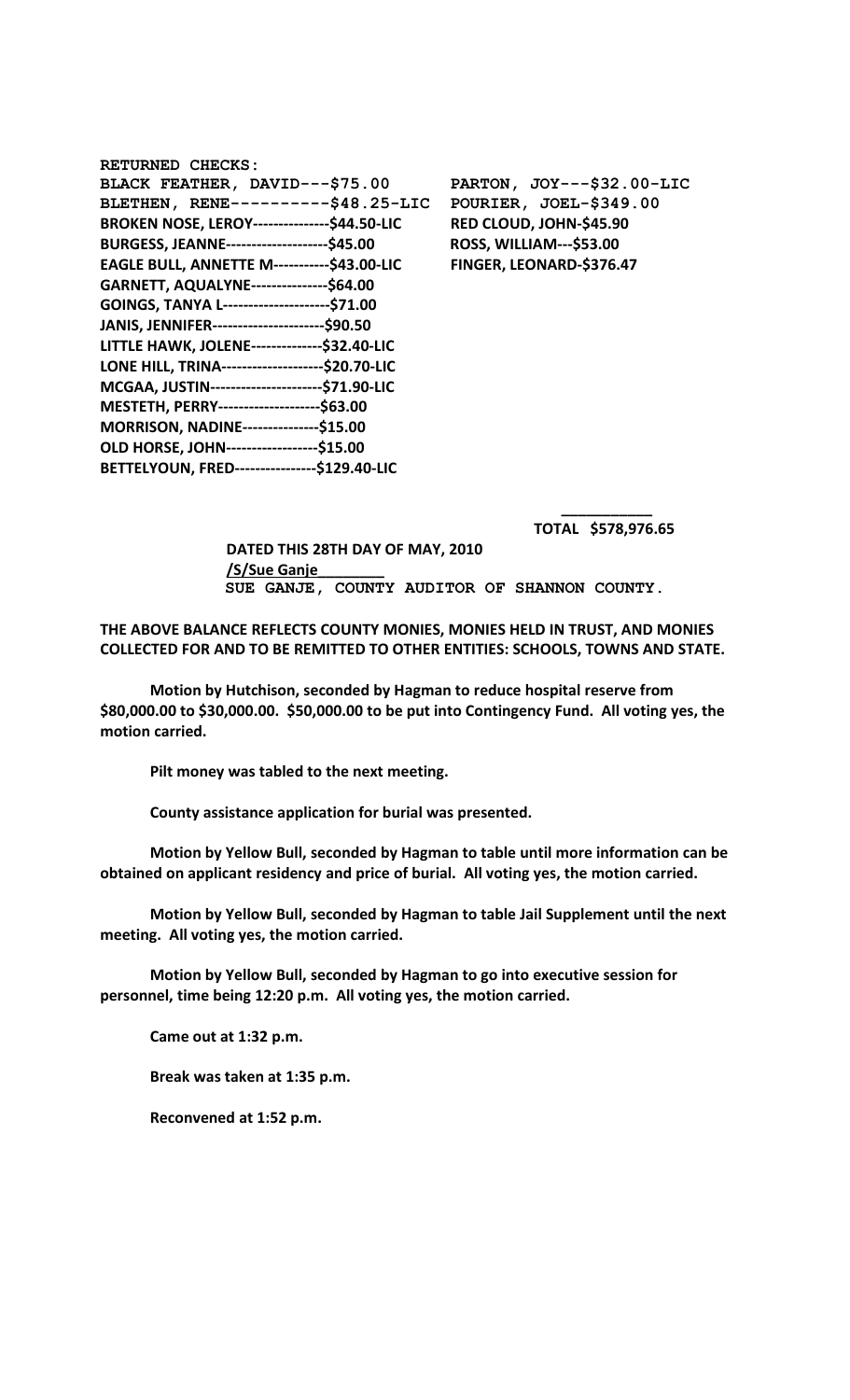**County assistance application for electric was presented.**

**Motion by Pumpkin Seed, seconded by Yellow Bull to approve paying electric bill in the amount of \$52.06 with repayment schedule. All voting yes, the motion carried.**

**Motion by Yellow Bull, seconded by Lyla to approve John Sideslaw as a Deputy Coroner effective June 11th, 2010. All voting yes, the motion carried.**

**Lynn Bettelyoun, Highway Superintendent was unable to attend meeting and faxed an update report, which was reviewed by the Board members.**

**Connie Whirlwind Horse brought up election bills and discussion was held on people who had turned in time sheets for payment but were not supposed to be working.**

**Motion by Yellow Bull, seconded by Hagman to go into executive session for personnel, time being 2:05 p.m. All voting yes, the motion carried.**

**Came out at 2:55 p.m.**

**Motion by Hagman, seconded by Hutchison to approve the bills. All voting yes, the motion carried.**

**Jim Sword, State's Attorney, was present at this time along with Patrick Ginsbach, Deputy State's Attorney.**

**Sarabeth Donovan, Department of Justice met with the Board to discuss the election process. New Coordinator job was discussed and it was brought up that Steve Hawk Sr. would be a very good one, as Francis Pumpkin Seed is resigning as Coordinator.**

**Donovan praised Francis Pumpkin Seed for his effort on the program and that even with difficulties Donovan said things were working well; signs, radio and paper were very good. Discussion was had on different precincts and some of the problems Donovan saw on machines. Donovan said Coordinator needs to go around to precincts and check on voting machines and see if there are any problems.**

**Memorandum of Agreement was discussed and gone over to try to cut down on budget and that only the Coordinator should be paid along with mileage. Only one or two meetings per week should be done in the weeks prior to the election. Coordinator should only work 5 weeks before the election and the week of the election to get final paperwork done.**

**Wendell Yellow Bull spoke on copier from Fall River to Shannon for \$400.00 and asked why they had to pay \$400.00 for it. Jim Sword explained how the copier was fixed and surplused, the company that it was purchased from would either take it back or the County of Fall River could sell it for \$400.00. Since Shannon was in need of a copier, it was sold to Shannon County.**

**Motion by Yellow Bull, seconded by Pumpkin Seed to go into executive session, time being 4:05 p.m. for personnel. All voting yes, the motion carried.**

**Came out 4:55 p.m.**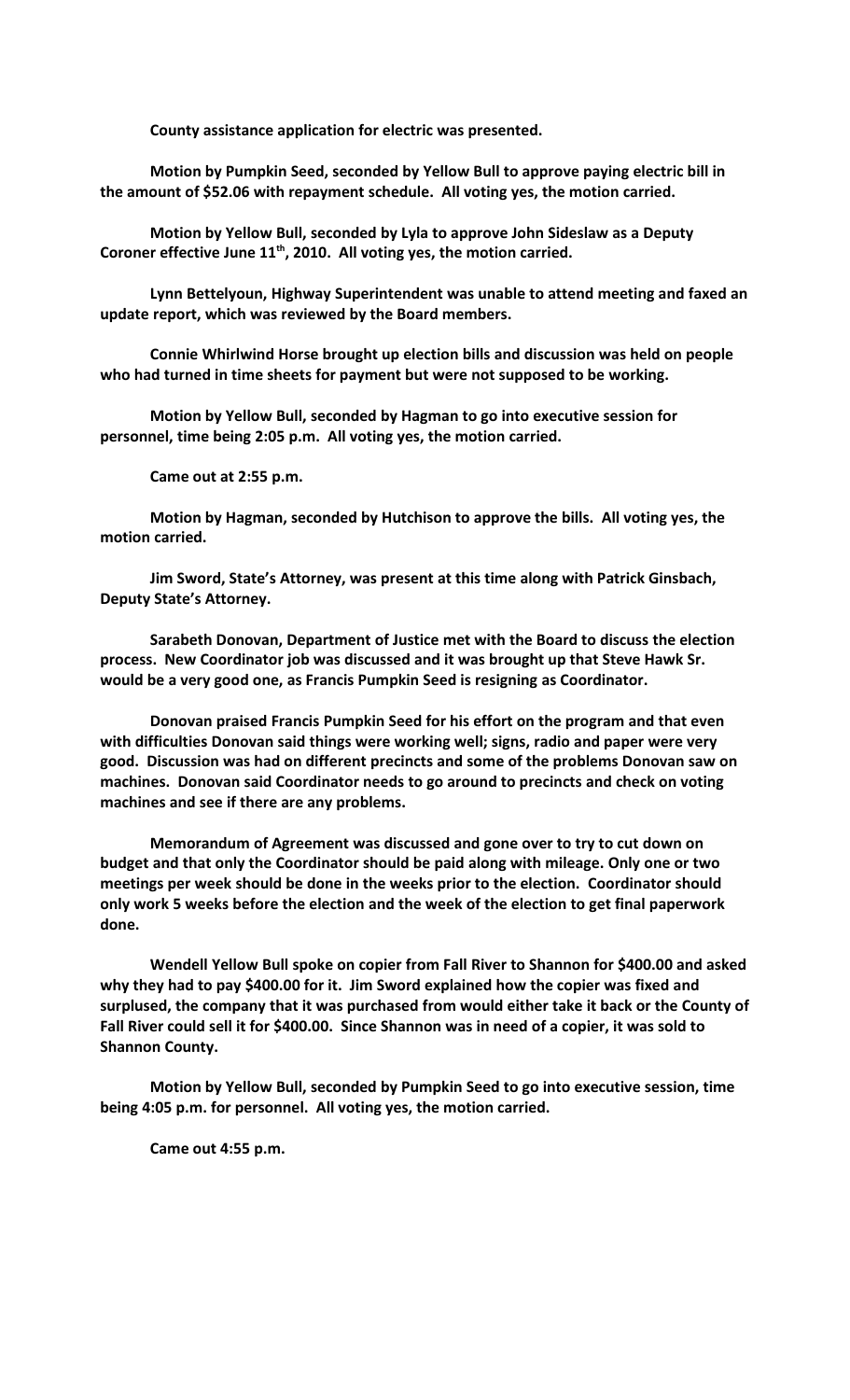**Motion by Hutchison, seconded by Hagman to approve the bills except for check to Davitica Little Spotted Horse, which was denied. All voting yes, the motion carried.**

| <b>GENERAL FUND</b>                |                      |    |          |
|------------------------------------|----------------------|----|----------|
| A&B BUSINESS EQUIPMENT             | Copier               | \$ | 131.76   |
| <b>ALLTEL</b>                      | Cell phone           | \$ | 119.49   |
| BATESLAND FIRE DEPT.               | <b>ELECTION</b>      | \$ | 50.00    |
| <b>BROTHERHOOD CLINIC</b>          | <b>ELECTION</b>      | \$ | 100.00   |
| <b>CAROL BUTZMAN CONSULTING</b>    | MI                   | \$ | 267.24   |
| <b>CENTURY BUSINESS</b>            | Lease                | \$ | 26.44    |
| <b>COPY COUNTRY</b>                | 5-31;#1186           | \$ | 170.00   |
| <b>CULLIGAN</b>                    | 5-1;#141319          | \$ | 25.25    |
| <b>DS SOLUTIONS INC</b>            | 5-4;#10083           | \$ | 50.00    |
| <b>ELECTION SYSTEMS &amp; SOFT</b> | 4-30;#741589         | \$ | 1,128.63 |
| <b>CARDMEMBER SERVICE</b>          | <b>MISC</b>          | \$ | 1,337.21 |
| FORGASH, WENDY                     | <b>Typing manual</b> | \$ | 153.00   |
| <b>GOLDEN WEST TELEPHONE CO.</b>   | Telephone            | \$ | 433.44   |
| <b>GREENTREE PSYCHOLOGICAL</b>     | MI                   | \$ | 202.50   |
| HAGMAN, DELORIS                    | Travel               | \$ | 35.52    |
| HALLS, TERRI                       | Travel               | \$ | 134.92   |
| HOPKINS, ARCHIE                    | Travel               | \$ | 67.71    |
| <b>INTAB</b>                       | Supply               | \$ | 27.16    |
| <b>INTERSTATE BATTERY CENTER</b>   | Car Maintenance      | \$ | 212.96   |
| <b>LAKOTA COUNTRY TIMES</b>        | Publishing           | \$ | 626.24   |
| LINEHAN, GENE                      | <b>ELECTION</b>      | \$ | 163.60   |
| MARTINEZ, AUDREY L                 | Coroner              | \$ | 178.34   |
| <b>OGLALA SIOUX TRIBE</b>          | <b>MAY RENT</b>      | \$ | 100.00   |
| <b>OLSON AUTO</b>                  | 5-13;#21584          | \$ | 284.67   |
| OST DEPT OF REVENUE                | <b>ELECTION</b>      | \$ | 150.00   |
| <b>OWEN MEADOWS</b>                | Car Maintenance      | \$ | 93.60    |
| PENNINGTON COUNTY AUDITOR          | MI                   | \$ | 55.00    |
| PENNINGTON COUNTY JAIL             | MI                   | \$ | 1,442.00 |
|                                    | MI                   | Ś  |          |
| PENNINGTON CO STATES ATTY          |                      |    | 400.00   |
| PUMPKIN SEED, FRANCIS              | Travel               | \$ | 152.02   |
| PUMPKIN SEED, FRANCIS              | Travel               | \$ | 346.32   |
| <b>QUILL CORPORATION</b>           | Supply               | \$ | 53.37    |
| <b>SUANNE BIG CROW BOYS &amp;</b>  | <b>RENT</b>          | \$ | 75.00    |
| SD FEDERAL PROPERTY AGCY           | Equipment            | \$ | 79.00    |
| <b>SHANNON COUNTY SHERIFF</b>      | Supply               | \$ | 165.69   |
| <b>STATE TREASURER</b>             | MI                   | \$ | 1,301.37 |
| TIMMINS, KATHY                     | Travel               | \$ | 63.00    |
| WESTERN SD JUV SERVICES            | Juvenile             | \$ | 200.00   |
| <b>WESTPHAL, NED</b>               | <b>ELECTION</b>      | \$ | 133.26   |
| WHIRLWIND HORSE, CONNIE            | Travel               | \$ | 167.26   |
| <b>WOUNDED KNEE DISTRICT</b>       | <b>ELECTION</b>      | \$ | 25.00    |
| YELLOW BULL, WENDELL               | Travel               | \$ | 47.36    |
| <b>MONTE BACHAND</b>               | <b>ELECTION</b>      | \$ | 45.00    |
| <b>JEAN BELT</b>                   | <b>ELECTION</b>      | \$ | 617.50   |
| <b>DARYL BESCO</b>                 | <b>ELECTION</b>      | \$ | 63.50    |
| SABRINA BETTELYOUN                 | <b>ELECTION</b>      | \$ | 88.81    |
| ANNABELLE BETWEEN LODGE            | <b>ELECTION</b>      | \$ | 94.25    |
| <b>TIM BLACK BEAR</b>              | <b>ELECTION</b>      | \$ | 57.50    |
| <b>ARLETTE BLACKSMITH</b>          | <b>ELECTION</b>      | \$ | 32.50    |
| JOHN BLACK BEAR SR.                | <b>ELECTION</b>      | \$ | 185.00   |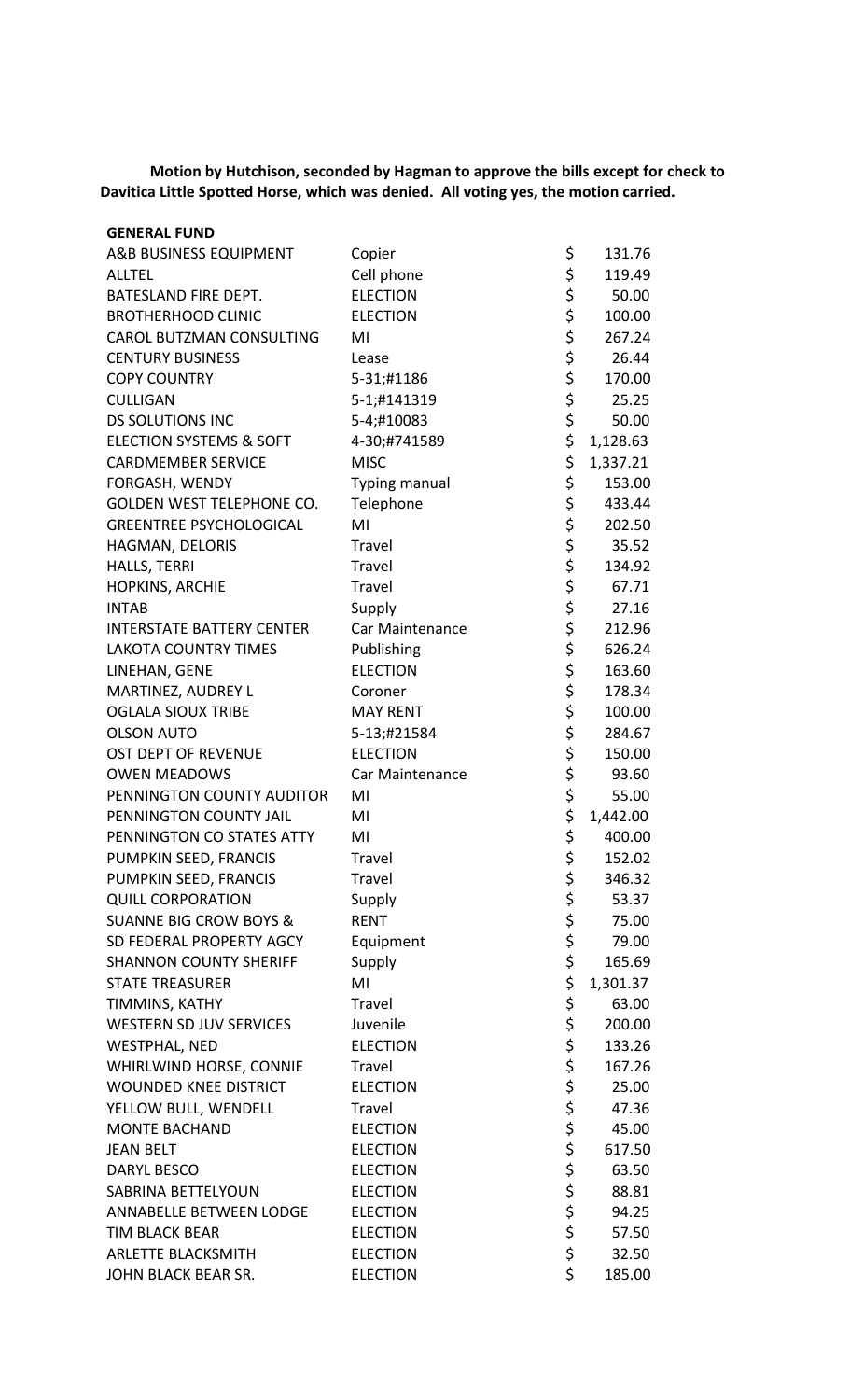| <b>BREWER, ARLENE</b>     | <b>ELECTION</b>       | \$          | 119.25   |
|---------------------------|-----------------------|-------------|----------|
| <b>JOSEPH BRISENO III</b> | <b>ELECTION</b>       |             | 119.25   |
| PATRICIA CATCHESTHEENEMY  | <b>ELECTION</b>       |             | 119.25   |
| <b>DARLYNE CLEMENTS</b>   | <b>ELECTION</b>       |             | 119.25   |
| <b>KIM A COLHOFF</b>      | <b>ELECTION</b>       | \$ \$ \$ \$ | 115.63   |
| <b>LAFAWN CONROY</b>      | <b>ELECTION</b>       |             | 122.87   |
| DAGGETT, SHAWN            | <b>ELECTION</b>       | \$ \$ \$ \$ | 133.62   |
| <b>REGINA BRAVE-DIXON</b> | <b>ELECTION</b>       |             | 32.50    |
| <b>MARK DONOVAN</b>       | <b>ELECTION</b>       |             | 164.98   |
| <b>JOHN ENTWISLE</b>      | <b>ELECTION</b>       |             | 35.00    |
| KOCER, CARLA              | <b>ELECTION</b>       | \$<br>\$    | 155.62   |
| <b>DONALD GIBBS</b>       | <b>ELECTION</b>       |             | 101.14   |
| <b>JAIME GOINGS</b>       | <b>ELECTION</b>       |             | 115.63   |
| <b>JAKE GOLDRIDGE</b>     | <b>ELECTION</b>       |             | 88.81    |
| MARQUITTEE HEATHERSHAW    | <b>ELECTION BOARD</b> |             | 94.25    |
| HUTCHISON, LYLA           | <b>ELECTION</b>       |             | 117.43   |
| HUTCHISON, LYLA           | Travel                | ささささ        | 59.20    |
| <b>IRON BOY, HARVEY</b>   | <b>ELECTION</b>       |             | 101.50   |
| MARY BLOSSOM JUMPINGEAGLE | <b>ELECTION</b>       | \$<br>\$    | 119.25   |
| <b>DIAN KEESTER</b>       | <b>ELECTION</b>       |             | 141.45   |
| <b>BESSIE L. LEBEAU</b>   | <b>ELECTION</b>       | \$<br>\$    | 97.87    |
| <b>JOYCE E LITTLE DOG</b> | <b>ELECTION</b>       |             | 119.25   |
| <b>SOPHIA LONE HILL</b>   | <b>ELECTION</b>       | \$<br>\$    | 101.50   |
| KILLS WARRIOR, JUDY       | <b>ELECTION</b>       | \$<br>\$    | 88.81    |
| <b>GRACE LITTLE CROW</b>  | <b>ELECTION</b>       |             | 115.63   |
| DAVIDICALITTLESPOTTEDHORS | <b>ELECTION</b>       | \$          | 1,081.94 |
| MARTIN-SWALLOW, MARILYN   | <b>ELECTION</b>       | \$          | 101.12   |
| <b>JAY MESTETH</b>        | <b>ELECTION</b>       | \$<br>\$    | 141.45   |
| <b>ALEXIS MONSEN</b>      | <b>ELECTION</b>       |             | 50.00    |
| NORMA SOPHIE MORGAN       | <b>ELECTION</b>       | \$          | 115.63   |
| <b>MARGARET NELSON</b>    | <b>ELECTION</b>       | \$          | 117.43   |
| <b>LORAIN J. NEW</b>      | <b>ELECTION</b>       | \$          | 180.00   |
| <b>INGRID ONE FEATHER</b> | <b>ELECTION</b>       | \$          | 206.80   |
| <b>KEN ORROCK</b>         | <b>ELECTION</b>       | \$<br>\$    | 146.75   |
| <b>ESTELLA ROWLAND</b>    | <b>ELECTION</b>       |             | 192.50   |
| PHOEBE RUNNING HAWK       | <b>ELECTION</b>       | \$          | 57.50    |
| <b>ANN SMITH</b>          | <b>ELECTION</b>       | \$          | 117.43   |
| SLOW BEAR, STEVEN         | <b>ELECTION</b>       | \$<br>\$    | 155.00   |
| STANDING BEAR, WILMA      | <b>ELECTION</b>       |             | 92.43    |
| SWALLOW, KELLY            | <b>ELECTION</b>       | \$          | 101.12   |
| <b>WILMA THIN ELK</b>     | <b>ELECTION</b>       | \$          | 155.00   |
| <b>TROYLYNN TWISS</b>     | <b>ELECTION</b>       | \$<br>\$    | 92.43    |
| <b>LEONA C VITALIS</b>    | <b>ELECTION</b>       |             | 119.25   |
| MARGARETTE A VITALIS      | <b>ELECTION</b>       | \$<br>\$    | 122.87   |
| <b>WESTON, ANNABELLE</b>  | <b>ELECTION</b>       |             | 101.50   |
| <b>CAROL A. WESTON</b>    | <b>ELECTION</b>       | \$<br>\$    | 101.50   |
| <b>RUTH WESTON</b>        | <b>ELECTION</b>       |             | 148.70   |
| <b>WHALEN, ANTHONY</b>    | <b>ELECTION</b>       | \$          | 141.45   |
| <b>DEANNA WHITE</b>       | <b>ELECTION</b>       | \$          | 94.25    |
| WHITESHIELD, DENNIS       | <b>ELECTION BOARD</b> | \$          | 94.25    |
| <b>BRENDA WILSON</b>      | <b>ELECTION BOARD</b> | \$          | 94.25    |
| JOHN WOOD                 | <b>ELECTION</b>       | \$<br>\$    | 56.00    |
| YELLOW HAWK, BERTHA       | <b>ELECTION BOARD</b> |             | 115.63   |
| <b>VANESSA ZEPHIER</b>    | <b>ELECTION BOARD</b> | \$          | 94.25    |
| <b>TRACY ZIMIGA</b>       | <b>ELECTION</b>       | \$          | 90.62    |
|                           |                       | \$          | 94.25    |
| <b>MELANIE ZIMIGA</b>     | <b>ELECTION</b>       |             |          |